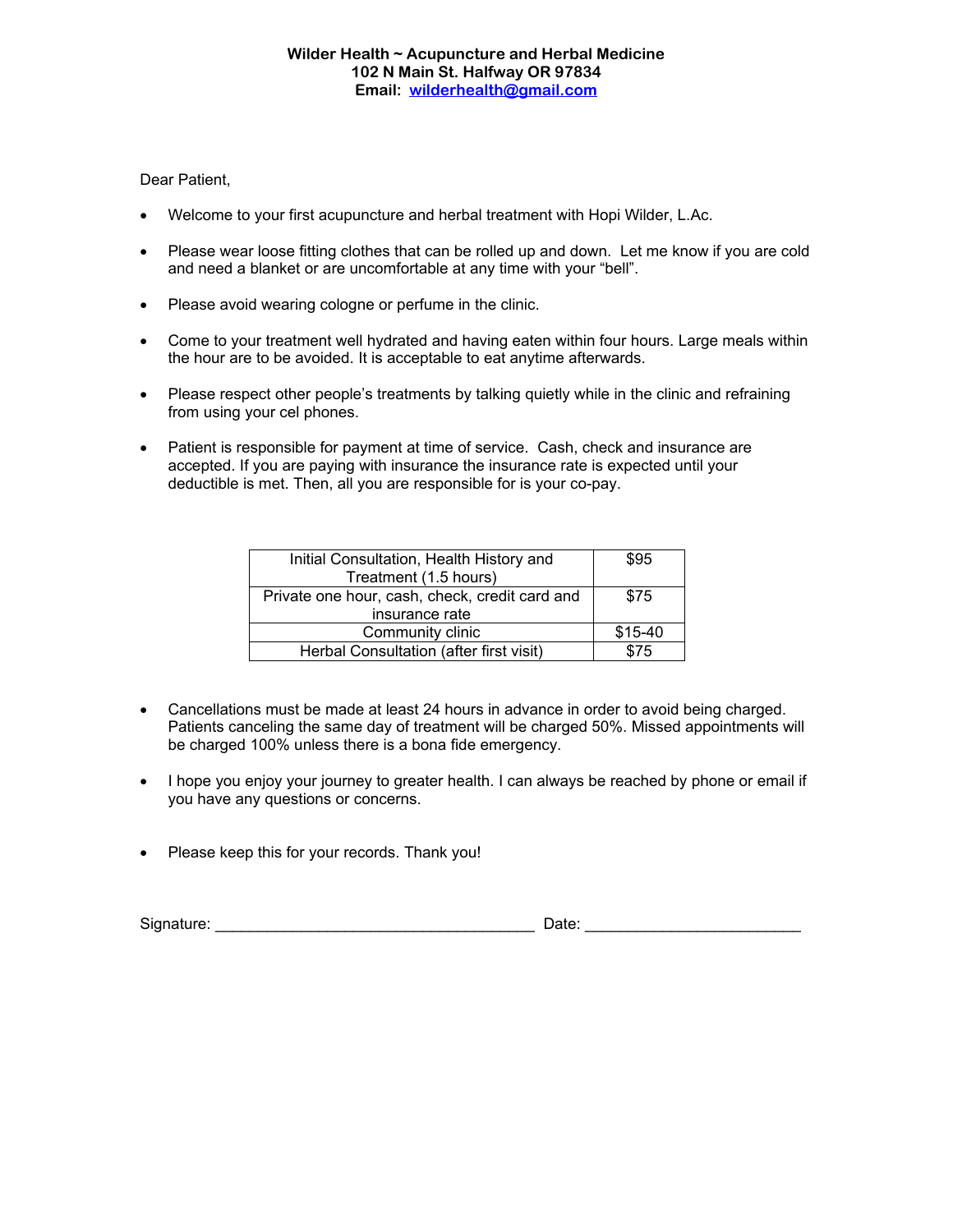## **Wilder Health ~Acupuncture and Herbal Medicine**

**201 N. Main St. Halfway, OR 97834 [wilderhealth@gmail.com](mailto:wilderhealth@gmail.com)**

| <b>PATIENT INFORMATION</b><br><b>INFORMATION</b>                                                                              | <b>CONTACT</b>                                        |
|-------------------------------------------------------------------------------------------------------------------------------|-------------------------------------------------------|
| Date                                                                                                                          |                                                       |
| <u> 1989 - Johann Barn, mars ann an t-Amhain an t-Amhain an t-Amhain an t-Amhain an t-Amhain an t-Amhain an t-Amh</u><br>Name |                                                       |
| <u> 1989 - Johann Harry Communication (b. 1989)</u>                                                                           |                                                       |
| Address                                                                                                                       | Other/cell phone                                      |
| City State Zip<br>Age Birth date                                                                                              |                                                       |
| Height Weight Sex                                                                                                             | Health Insurance                                      |
|                                                                                                                               |                                                       |
| Marital Status                                                                                                                | Policy $\#$                                           |
|                                                                                                                               |                                                       |
| Company name                                                                                                                  | Another person we may contact if needed:              |
|                                                                                                                               |                                                       |
| How did you hear about us?                                                                                                    | Name                                                  |
|                                                                                                                               |                                                       |
|                                                                                                                               |                                                       |
| <b>HEALTH HISTORY</b>                                                                                                         | Check symptoms you have or have had in the last year: |
| What are your primary health concerns?                                                                                        | $\Box$ Depression                                     |
|                                                                                                                               | $\Box$ Difficulty in focusing                         |
| 2. $\overline{\phantom{a}}$                                                                                                   | $\square$ Dizziness                                   |
|                                                                                                                               | $\Box$ Easily startled                                |
| How is your sleep?                                                                                                            | $\Box$ Excessive worry                                |
|                                                                                                                               | $\Box$ Excessive anger                                |
| How is your digestion?                                                                                                        | $\Box$ Excessive fear                                 |
| What do you eat for breakfast?                                                                                                | $\Box$ Fatigue/tiredness                              |
|                                                                                                                               | $\Box$ Headaches                                      |
| P.M.                                                                                                                          | □ Loss of sleep/poor sleep                            |
|                                                                                                                               | $\Box$ Loss or gain of weight                         |
| Allergies.<br>Habits: $\Box$ cigarettes $\Box$ coffee $\Box$ tea $\Box$ soda $\Box$ alcohol                                   | $\Box$ Nervousness/irritability                       |
|                                                                                                                               | $\Box$ Overwhelmed by life                            |
| Exercise: x/week?                                                                                                             | $\Box$ Psychiatric diagnosis                          |
| List medications or food supplements, and/or concurrent                                                                       |                                                       |
| therapies.                                                                                                                    | Check conditions you have or have had in the past:    |
|                                                                                                                               | $\Box$ AIDS                                           |
| List serious illnesses, accidents or surgeries, and/or                                                                        | $\Box$ Allergies                                      |
| hospitalizations.                                                                                                             | $\Box$ Anemia                                         |
|                                                                                                                               | $\Box$ Arthritis                                      |
| Circle illnesses that have occurred in blood relatives:                                                                       | $\Box$ Bleeding disorders                             |
|                                                                                                                               | $\Box$ Breast lump                                    |
| $\Box$ Diabetes<br>□ High blood pressure □ Stroke                                                                             | $\Box$ Cancer                                         |
| □ Mental Illness □ Cancer<br>□ Heart Disease                                                                                  | $\Box$ Diabetes                                       |
| □ Kidney Disease □ Epilepsy                                                                                                   | How long has it been since you have had a complete    |
|                                                                                                                               | Medical exam?                                         |
|                                                                                                                               |                                                       |
|                                                                                                                               |                                                       |
|                                                                                                                               |                                                       |
|                                                                                                                               |                                                       |